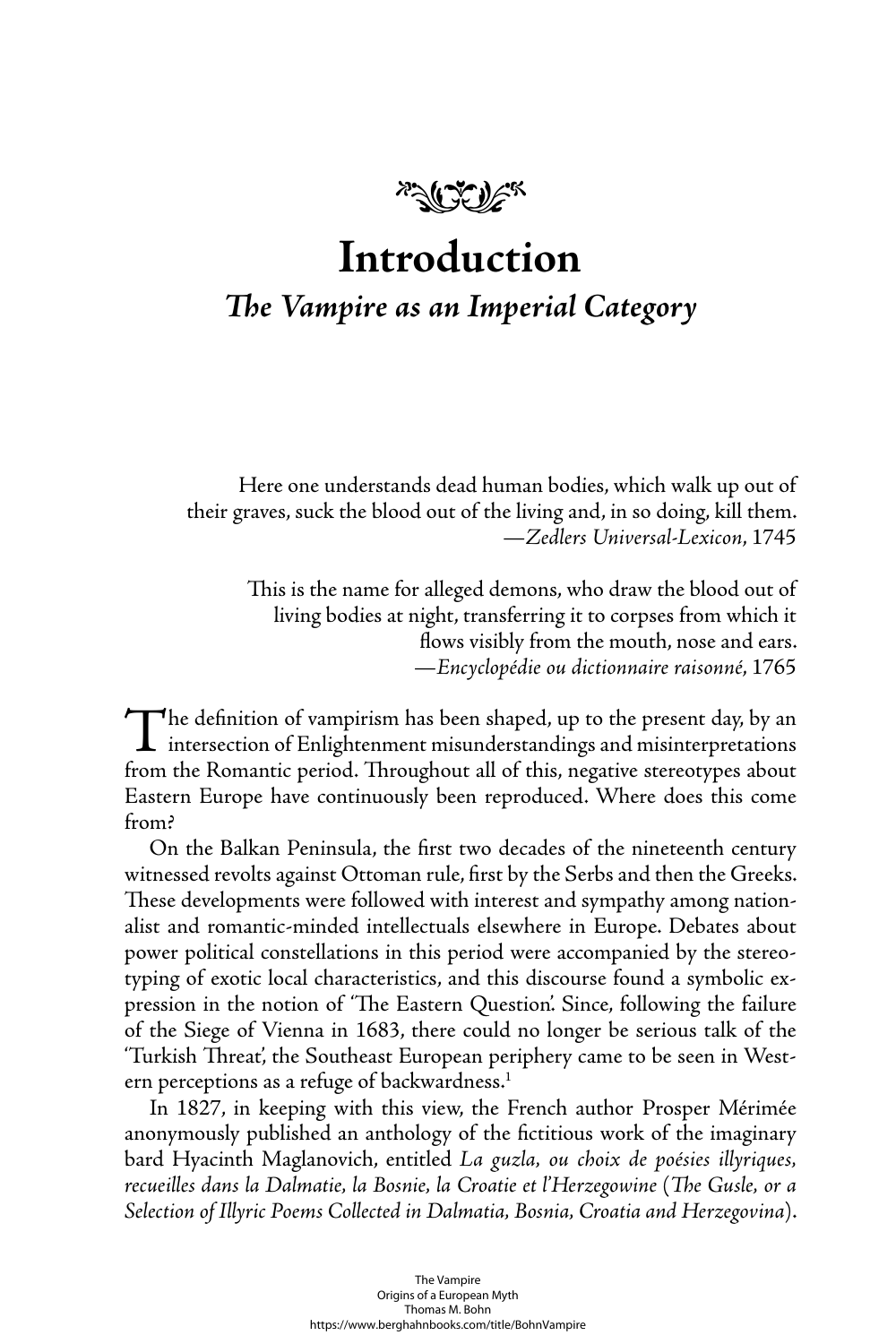A gusle is a necked-bowl lute, traditionally played in the performance of heroic ballads and that, in Mérimée's interpretation, was not only used to evoke the centuries-long struggle for liberation from the Turks, but also in the performance of ancient rituals seeking to ward off vampires.

Although the French author focused upon the Adriatic seaboard in the northeast of the Balkan Peninsula, making reference to the Illyrians of antiquity, therefore excluding both the Bulgarians and the Serbs as well as the Albanians and the Greeks from his consideration, the German poet Wilhelm Gerhard took over the lion's share of the fabricated material in his 1828 collection *Wila: Serbische Volkslieder und Heldenmärchen* (*Vila: Serbian Folk Songs and Heroic Tales*), which was centred on the Balkan highlands. Rather than the gusle, Gerhard chose to name his work after the *vila*, a female spirit of nature from Slavic folklore.

At the turn of 1832/1833, himself also duped by Mérimée's hoax, the Russian national poet Alexander Pushkin also took on this material (although he did admittedly catch wind of the ruse shortly before the publication of his work in 1835). The geographical attribution in Pushkin's title *Pesni zapadnykh slavian* (*Songs of the Western Slavs*) is somewhat misleading, since the tales are less concerned with the fate of the Poles, who had suffered the partitioning of their territory by the continental Great Powers at the end of the eighteenth century, than with the lot of the Orthodox Christians under the 'yoke' of Ottoman rule.

All in all, whether disseminated deliberately or handed down unconsciously, this Balkan fiction reflected the fact that the examination of vampirism in both Western and Eastern European literature was characterized by misdirected projections. The vampire functioned as an imperial category in the sense of a cultural code that could be applied anywhere. We are dealing here, both in a literal and in a figurative sense, with a border phenomenon, situated on the margins of the multinational empires or in the grey zones of the Western hemisphere. This distorted view of the Balkan periphery in the European cultural capitals of Paris, Leipzig and St Petersburg is particularly evident in the tale of the unexpected guest who visits the family of the Croatian Konstantin Jakubović (or 'Constantin Yakoubovich' for Mérimée, 'Konstantin Jakubowitsch' for Gerhard and 'Marko Yakubovich' for Pushkin) in the Dalmatian highlands.

Out of nowhere, a Serbian soldier, who had been fatally wounded in the struggle against the Turks, arrives at Konstantin Jakubović's house and, immediately upon his arrival, falls dead in his yard. Thanks to his military service, he is buried in a grave in the Catholic cemetery, despite his Orthodox faith. Events then take a sinister turn. Shortly after the burial, Konstantin's son falls gravely ill and begins to wither away. Eventually, a wise hermit discovers a red mark on the boy's throat, which he attributes to the bite of a vampire. Suspicion immediately falls upon the strange foreign soldier. Upon opening his grave – as perhaps should not have been surprising so soon after internment – a seemingly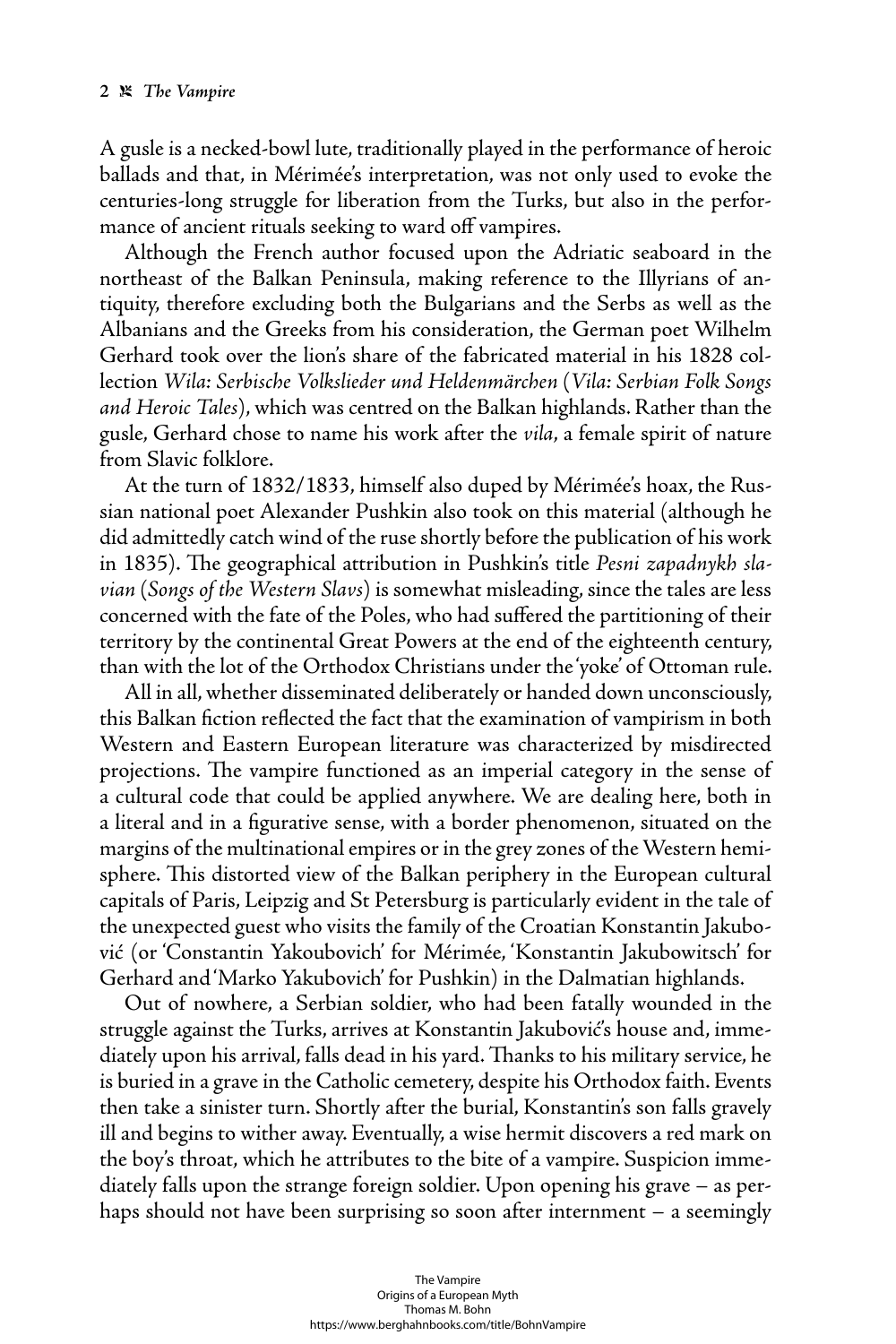fresh body is revealed, with bloodstained lips. His crimes thus exposed, the alleged vampire faces impalement, but manages to flee from this fate. Nevertheless, the ill boy and all his family members are now able to smear themselves in the soil of the vampire's grave, thus strengthening their bodies' defences. Furthermore, through incense and prayer, the hermit successfully wards off the return of the revenant three times, which he attempts in the form of a giant, a soldier and a dwarf, thus bringing an end to the nightmare.

How, then, did the representatives of Enlightened Europe imagine these South Slavic folk legends? Disregarding the fact that this seemingly authentic story was actually a 'fabrication', the interpreters of this tale did hold views that were symptomatic of the wider reception of vampirism. Therefore, in a footnote answering the question 'What are vampires?', Pushkin, in keeping with his creed of brevity and precision and in a style that is much less excessive than that of his Western counterparts, drew upon two constructed, supposedly South Slavic terms and one Old Russian or Ukrainian term – 'vurdalaki, vudkodlaki, upyri' – and summarized the debates of the Enlightenment: 'Deceased persons who arise from their graves and suck out the blood of the living. $\degree$  This, in a nutshell, was the European perspective.

While the concept of vampirism connoted a further orientalizing stereotype in the 'mental mapping' of the Enlightenment period, its significance was transformed in the era of Romanticism and Nationalism into a Slavophobe cliché. Furthermore, it should also be mentioned that Prosper Mérimée can also lay claim to the copyright for the vampire's fangs. Through his portrayal, he provided for the cognitive anchoring of the lurid presence and bearing of the vampire, long before Christopher Lee conquered the cinema with his portrayals of the shadowy Count Dracula, winning over viewers with the visualization of the 'kiss of the vampire' on the silver screen. It is striking, after all, that the French Mérimée and the German Gerhard – though not the Russian Pushkin – both arrived at the same explanation for the rising up of the soldier's corpse from the grave, namely the internment of a 'Greek', that is, a follower of the Orthodox Faith, in sacred and consecrated 'Latin' soil. It is also telling that in Pushkin's case, with regard to the Tsarist Empire in the context of the aftermath of Napoleon's Russian campaign of 1812 and the failed Decembrist Uprising, the Russian officers' revolt of 1825, in refusing to acknowledge any shortcoming in the progress of his country, he has fully taken on Catherine II's famous dictum: 'Russia is a European power!' According to Pushkin, therefore, Europe was defined both by military strength and by political enlightenment, but not by confessional distinctiveness. Nevertheless, in Mérimée's and Gerhard's interpretations, it is the Catholic soil that spews out the Orthodox corpse following its burial. The phenomenon of vampirism was thus placed within the broader context of cultural contradiction between East and West. In all this, it is worth remembering that we are referring to works of literature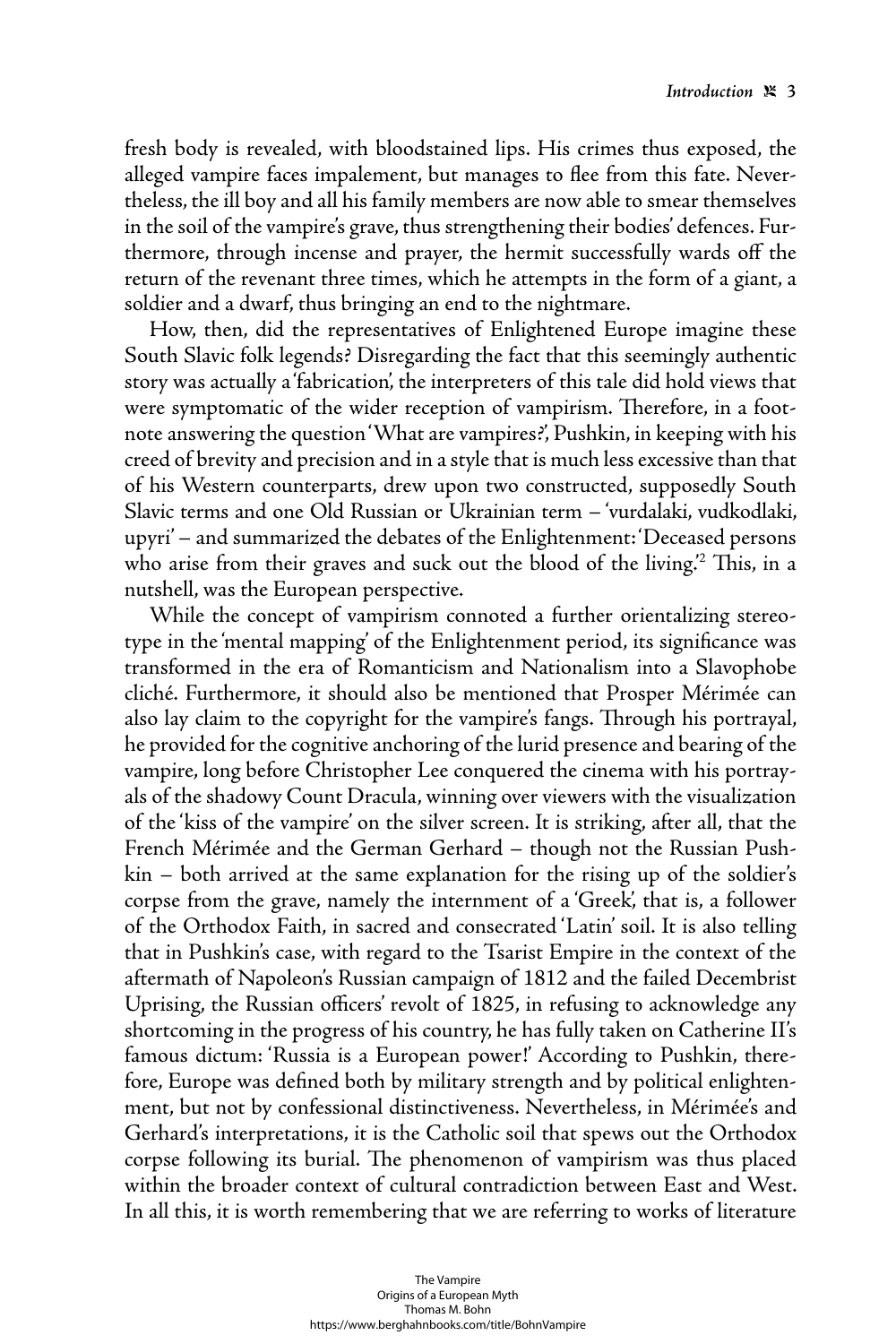emerging from the pens of supposedly progressive and forward-looking minds, which clearly points towards a 'clash of civilizations'.

### **From Village Monster to Vampire Count**

The definition of the vampire presented by Mérimée and his associates may have had little or nothing to do with the Danube-Balkan region, but, from the final third of the eighteenth century onwards, there has been a return of this concept to its original cultural-historical environment. The 'vampire' began his triumphal march into the learned debates of Western Europe in 1732 as the result of a 'media event' on the Habsburg Military Frontier to the Ottoman Empire and then, initially through Heinrich August Ossenfelder's *Mein liebes Mägdchen glaubet* (*My Dear Young Maiden Clingeth*) of 1748 and John William Polidori's *The Vampyre: A Tale* of 1819, the prototype of the Gothic novel, found his way into the fashionable Western salons as a poetic figure. In his adoption by the West European public, the vampire was robbed of his identity, but nevertheless continued to serve as a contrasting foil. From the perspective of the rulers, seen from this angle, internal political unrest and diffuse social relationships at the imperial peripheries were threatening. As a result, vampirism, as the expression of superstition and popular folk traditions, was an unwelcome phenomenon for the elites of the European Great Powers, that is, Britain, France, Prussia, and the Habsburg and Tsarist Empires.

In this context, a French-language compilation, drawn up in 1840 by the Russian diplomat and author Aleksey Tolstoy, a cousin of Leo Tolstoy, proves to be instructive. In keeping with Prosper Mérimée's example, Tolstoy, in his novel *La famille vourdalak* (*The Family of the Vourdalak*, first published in Russian in 1884 and in the French original in 1950) also drew upon the work of an anonymous chronicler who had allegedly written down the report delivered in a reputable salon by the Marquis d'Urfé, shortly after the Congress of Vienna. In his terminology, Tolstoy remained true to Pushkin's formulation. Here he refers to a fictive incident, which is supposed to have taken place in the following manner in 1759.

On a journey to Moldova undertaken for diplomatic purposes, d'Urfé makes a stop in a Serbian village. He finds shelter in a house whose owner, a man with the artificial name of Gorća (derived from *gorćina* – bitterness), has been away for ten days, taking part in a punitive action against Turkish bandits who have been wreaking havoc in the border region through their criminal deeds. The mood in the village is tense since, before departing for this action, Gorća had predicted to his family that he would only come back alive if he returned within ten days. After this time had elapsed, they should reckon only with his returning in the form of a 'vurdalak' – a word invented by Alexander Pushkin.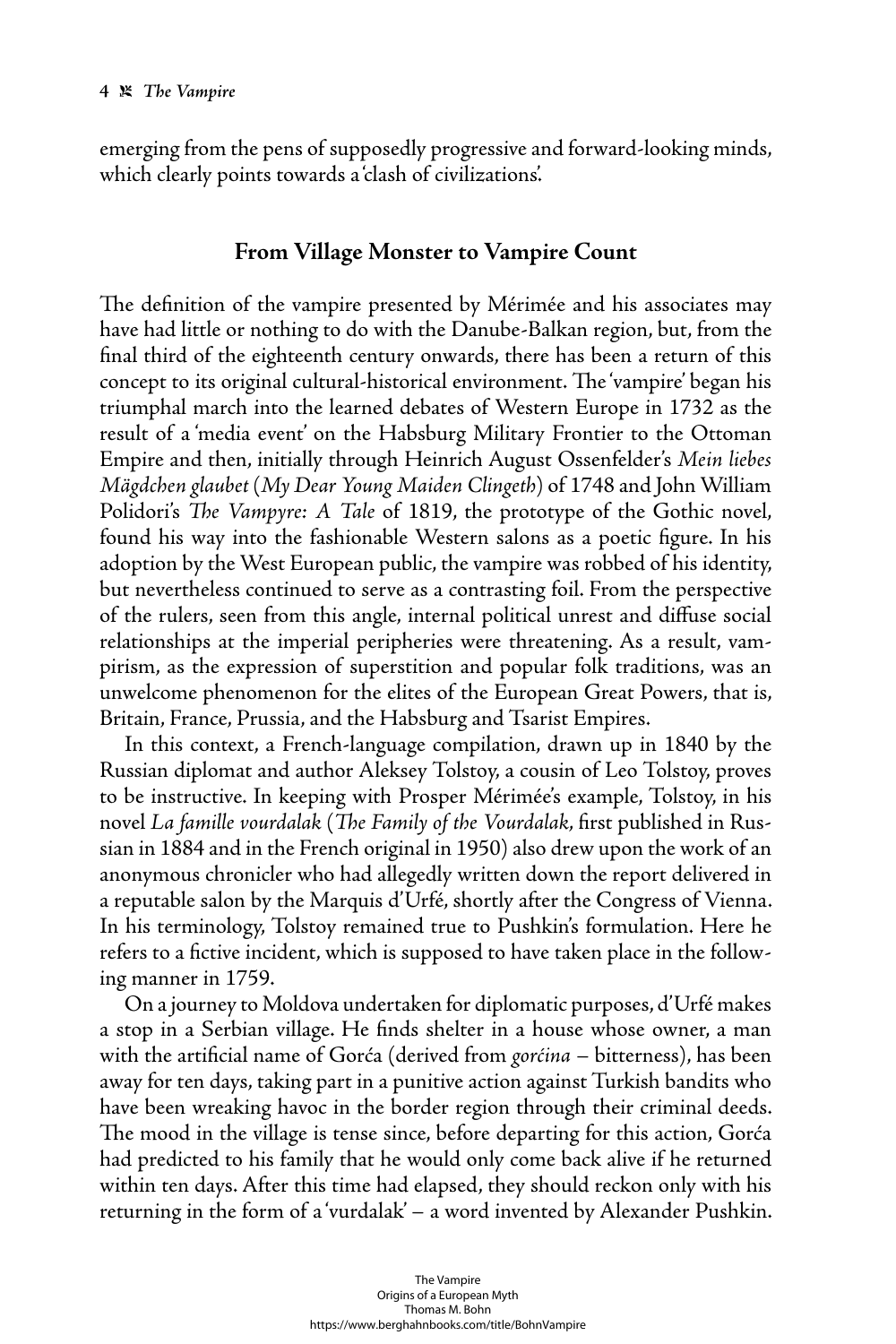According to the narrator, a vurdalak is a type of vampire found among the Slavs who, in contrast to the European species, primarily kills his own kinsfolk and thereby also animates their imperishable bodies to vampirism. This is already an implicit reference to the 'threat from the East' that was to be cultivated, at the latest, by Bram Stoker. In this way, entire communities in southern Hungary and northern Bosnia were condemned to a neverending existence as vurdalaks. As such, Gorća's machinations following his metamorphosis into a vampire have far-reaching implications. 'Vampirism is contagious', a hermit in a nearby monastery pronounces when d'Urfé returns to the scene of the crimes following a sojourn in Moldova. Unexpectedly, Gorća's daughter Zdenka, in whom he believes himself to have fallen deeply in love, attempts to lead him into ruin. Since d'Urfé already appears as the storyteller in the Viennese salon at the start of tale, it is clear from the outset that he manages to escape this ordeal with nothing worse than psychological injuries. He manages to flee from the fate hanging over him by pulling off a risky escape, leaving behind him a seething Balkans, less a powderkeg than a witch's cauldron.

It remains unclear what became of Gorća's family and there is no answer to the question of whether the vampire epidemic spreads beyond the Balkans. In his story, Aleksey Tolstoy ostensibly leaves this problem with the ladies of the Vienna salon, without addressing the broader European public. It is significant that this text was only published posthumously.

As an author, Tolstoy is known only for his tale *Upyr* (*The Vampire*), published under a pseudonym in 1848, which refers back to a concept from East Slavic folklore, but in reality only tackles the quarrels of Russian aristocratic families, without addressing these issues to any extent in their anthropological dimension.

What motives drove Aleksey Tolstoy's literary activities? On the one hand, he was inspired by the subject of the vampire to temporarily quit the diplomatic service in order to pursue his literary ambitions in around 1840. On the other hand, this was precisely the time at which the vigorous debates in Moscow between Westernizers and Slavophiles about the relationship between 'Russia and Europe' were at their peak. Like his fellow writer Ivan Turgenev, who was living abroad from 1855 and who presented a vision of a love-giving and bloodsucking beauty in his 1864 work *Prizraki: Fantasiia* (*Ghosts: A Fantasy*), Tolstoy clearly hoped to underscore the rightful place of Russian literature in European culture. Seeking to surmount the East-West opposition, he integrated the 'Vampire' of Western literature into Russian culture in a curious manner, whilst, at the same time, and in keeping with Pushkin's coinage, stylizing the 'vurdalaks' of Southeast European folklore as a symbol of Otherness. In tethering Orthodox Russia to the Latin West in this manner, he consigned the Ottoman Balkans to the Orient.

Surprisingly, both the Croat Konstantin Jakubović, who resisted vampirism, and the Serb Gorća, who succumbed to it, remained exceptional phenomena in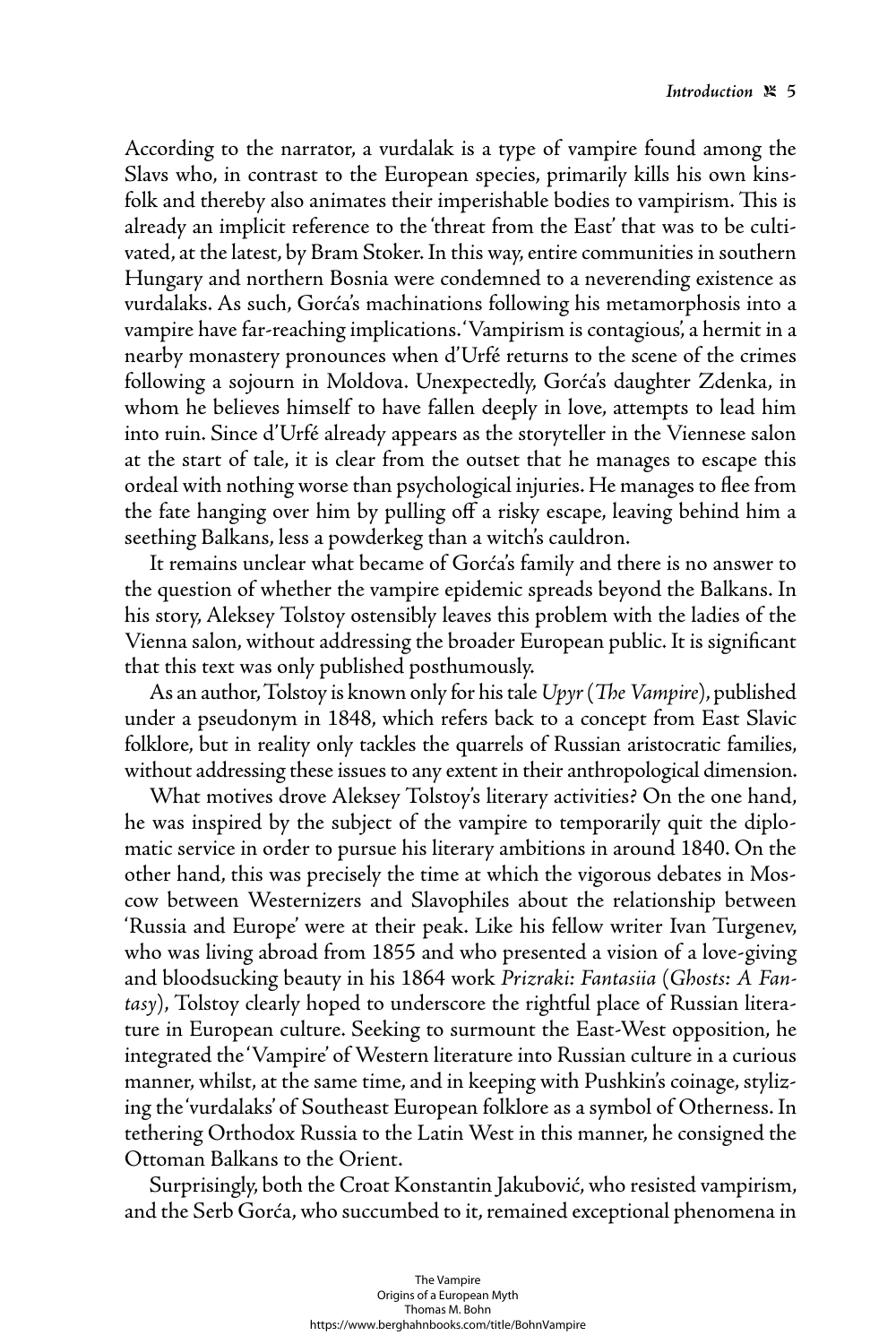the prose of the nineteenth century. In European literature, following Gottfried August Bürger's poem 'Lenore' (1773) and Johann Wolfgang Goethe's 'Die Braut von Korinth' ('The Bride of Corinth') (1797), the motif of the vampire was strongly bound up with that of the undead bride or the undead bridegroom and, above all, with the interrelationship between Eros and Thanatos, Love and Death. Therefore, the works of authors from the Slavic world, less well known in the West, should not be completely disregarded. In his national patriotic drama of 1823, *Dziady* (*Forefather's Eve*), the Polish national poet Adam Mickiewicz reflected on the spirits of the dead in the popular legends of his Belarusian-Lithuanian homeland (see the section entitled 'Investigations in Eastern Europe' in Chapter 5). Furthermore, in his collections of stories *Vechera na khutore bliz Dikan'ki* (*Evenings on a Farm Near Dikanka*) from 1831/1832 and *Mirgorod* (the euphemistic place name could be rendered in English either as *City of Peace* or *World-City*), the Russian-Ukrainian author Nikolai Gogol drew upon the Ukrainian legends of his childhood, with their devils, witches and nymphs. Particularly worth reading in terms of vampirism is Gogol's story 'Vii', with its flavour of fantasy and nocturnal magic, about the experiences of a student with a demonic witch – a succubus or undead body who conjures up evil spirits. Evidently, the subject of the vampire was not only common in the heart of Southeastern Europe, but also on the margins of East Central Europe.

Whereas the vampire initially entered the poetry of the eighteenth century as an expression of animalistic and blasphemous tendencies, the Gothic novel of the nineteenth century saw the immortal bloodsucker's metamorphosis from a village monster into a decadent dandy. One rare exception to the aristocratic and male-dominated tradition was the figure of Carmilla, a lesbian vampire from Sheridan Le Fanu's 1872 novella of the same name. In this context, it is striking that the 'Father of the Modern Vampire', Bram Stoker, should choose to return the action of his novel *Dracula*, first published in 1897, to the vampire's 'authentic' location, even if Transylvania, Wallachia and the Balkans are depicted as a somewhat hazy geographical region. Whilst the echoes of the historical Dracula in the vampire count are more or less marginal, it is clear that, where the novel speaks of him as an anti-Turkish warrior or a crusader, this is a reference to Vlad the Impaler, the Prince of Wallachia at the time of the Ottoman conquest of Constantinople.

If one bears in mind the 'Eastern Question' and the Congress of Berlin of 1878 as the backdrop to the *Dracula* novel, as well as considering the Russian– British rivalry over the territorial restructuring of the Balkans and control over the shipping routes between the Mediterranean and the Black Sea, it is evident that the decline of the Ottoman Empire and the 'Straits Question' find resonance in Stoker's work. Indeed, following the multiperspectival interpretations of New Historicism, literary scholars began to see the Dracula figure as a 'symbol of Europe'3 and to consider the leitmotif of 'reverse colonization' as central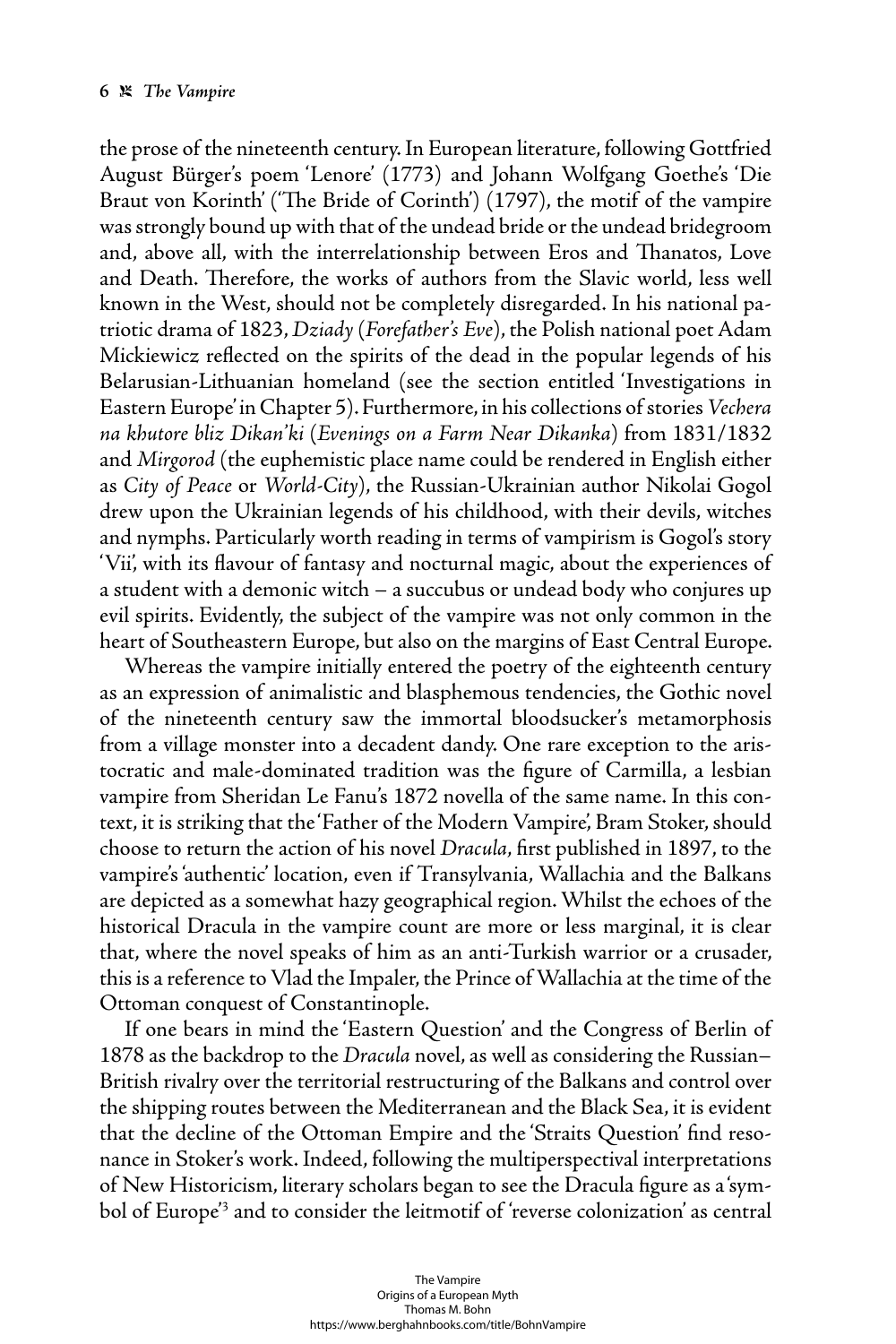to understanding the novel.<sup>4</sup> Thanks to this approach, the key theme is that of the threat posed to the civilized world by primitive forces from the peripheral spheres of influence. The irreconcilability of cultural conscience and geopolitical adventurism leads to an internal conflict in the definition of guiding principles. To some extent, one of the subtexts underlying the *Dracula* novel is that of the interdependency between sin and atonement. The criminal ignorance about the Balkan Christians is punished by the importing of an uncontrollable vampire epidemic. Seen in this way, the slaying of Dracula by representatives of the Western world can be read as a collective action on the part of the Great Powers, undertaken to restore internal order and to cement the territorial status quo. In this view, whether consciously or not, Stoker supported measures that were directed both against Balkanization and against the Russification of Southeastern Europe.

Beyond these geopolitical considerations, which are more evident on a metalevel, an empirical reading of the *Dracula* novel reveals a more or less exhaustive catalogue of vampirism, which draws both upon the clichés that were common at the time and upon Stoker's own notions of horror. Among his sources was a report by Emily Gerard, first published as a newspaper article in 1885 and then in book form in 1888, entitled *The Land beyond the Forest*. From 1883 to 1885, Gerard lived in Transylvania in the Saxon towns of Hermannstadt (today Sibiu) and Kronstadt (today Brașov), where her husband had been stationed as an officer in the Austrian cavalry.<sup>5</sup> In essence, Stoker borrowed the artificial term 'nosferatu' from Gerard, as a designation for the Romanian variant of the vampire, as well as information she had provided on the defensive measures undertaken by the local population to ward off vampires.

Here, however, Gerard was mistaken. From a terminological perspective, the Romanian designations for revenant corpses is *strigoi* or, alternatively, also *moroi* (see the 'Attributions in Germany' section in Chapter 5), which refers to the unsettled soul of a deceased person; however, Gerard only attributed a secondary importance to these concepts. Her choice of term possibly derives from a misunderstanding of the word *necuratul*, which is still in colloquial use today, which literally means 'the impure' and that is commonly used to refer to the devil. In fact, the purpose of Gerard's book was not by any means to provide ethnological insights into a multicultural region, but rather to cater to the tastes of a broad readership who wanted to learn about the 'hillbillies' of Transylvania, which had been settled by German-speaking colonists since the Middle Ages. The bite of the revenant was contagious and meant eternal damnation, claimed Gerard, in her portrayal of the region as an exotic realm. Only an exorcism could provide relief, either through the impaling of the corpse or the firing of a pistol shot into the coffin. Even more radical measures included decapitation and the filling of the bodily orifices with garlic, or even the removal and burning of the heart. In the Romanian villages, professional mourners were at the ready,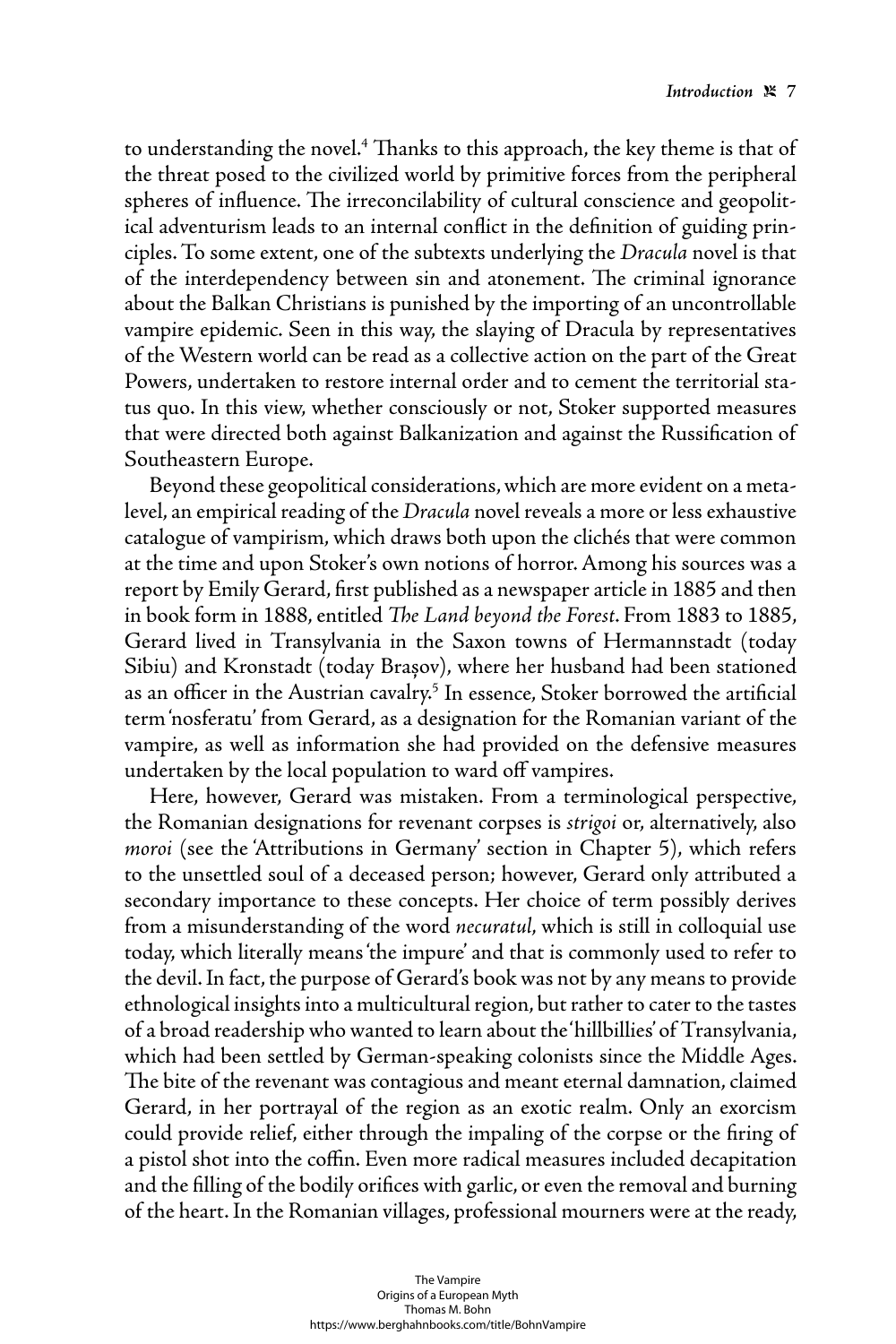who would carry out defensive rites during the burial ceremony, including the placing of the thorny stem of a wild rose upon the coffin.

In the *Dracula* novel, Professor van Helsing defines the vampire count as the personification of evil and the embodiment of stealth. He is indestructible and immortal, and draws superhuman strength from blood, which he sucks out of the living. A whole range of characteristics equip him with a tremendous superiority: he has power both over the dead and the elements; he can also transform his shape, rejuvenate himself and even render himself invisible. In this way, he is able to gain entrance anywhere and everywhere, and, at the same time, to pierce through the darkness with his vision. As a further deterrence, he also allies himself with all manner of vermin and beasts, from rats to wolves. However, humans are not completely defenceless and at his mercy. For all his powers, the vampire can be identified immediately, as soon as he moves among the living, by the fact that he casts no shadow and produces no reflection in a mirror. Furthermore, he has to submit to certain rules that restrict his scope for action. First, his influence depends entirely upon winning over the trust of the living, and he cannot enter a house until he has received an invitation to do so. However, following a first invitation, he can then come and go as he pleases. Second, he is predominantly nocturnal in his activities, since his powers wane away during daylight hours. Moreover, outside his habitat, he can only transform his shape or leave his lair at sunrise, midday and sunset, and he can only cross running water at the incoming and outgoing tide. Finally, he also reacts allergically to garlic and the crucifix. All things considered, therefore, Stoker portrays the vampire count as an 'Übermensch', or as a monster. The prerequisite for his eternal life is stilling his thirst for blood. Reference is admittedly made to the threat of contagion, but, by contrast, the danger posed by a neverending chain of reproduction remains implicit. His living victims experience the vampire above all as a night demon, but they do have the ability to ward him off.<sup>6</sup>

With this canon of characteristics, Dracula was to serve as the dominant prototype of the Western vampire figure for the majority of the twentieth century. However, the gradual emancipation of the undead from the vampire count has led to a gradual decline in the significance of the historical location. Transylvania became downgraded by the public to a more or less fictitious place, just as Dracula was increasingly transformed into a figure of fun.

#### **Metamorphoses of the Vampire in Fiction**

The Americanization and domestication of the vampire is most clearly expressed in the bestselling novels of Anne Rice (*Interview with the Vampire* from 1976) and Stephenie Meyer (*Twilight* from 2005). In Rice's book, the frustrated protagonists from mid nineteenth-century New Orleans set off for Europe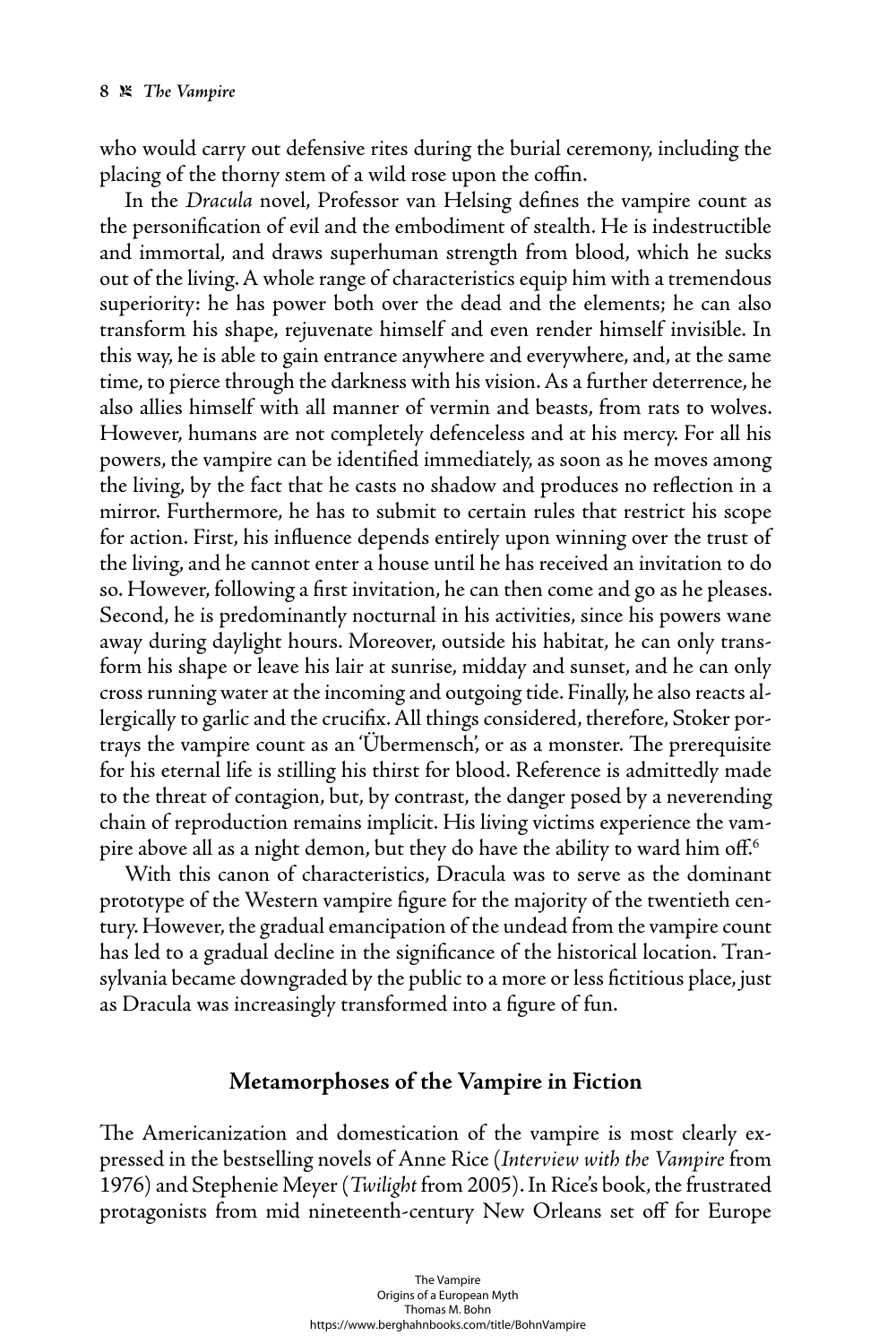in order to resolve the mystery of their vampiric identity. In 'Eastern Europe', which is reminiscent in certain respects of Bram Stoker's Transylvania, they are confronted initially with the barbaric customs and rituals that the local villagers follow in their struggle against the vampires. The only European – that is, 'authentic' – vampire whom they encounter reveals himself to be a monster, and they are forced to destroy him on account of his bestial nature, without first having had the chance to pose their existential questions. Nevertheless, they do then encounter a civilized clan of vampires in a Parisian theatre, whose internal conflicts also plunge them into peril. Stephenie Meyer, by contrast, stands for the humanization of the vampire. Her heroes are noble creatures, who follow a certain fundamental asceticism in their interactions with normal mortals.

Other works deliberately referred back to the original settings of vampiric action and were written by authors who were keen to demonstrate their training as professional historians by writing novels located in the grey zone between magic realism and fantasy literature. Whilst *The Historian*, the debut novel of the American author Elizabeth Kostova published to great media fanfare in 2005, allowed the medieval Wallachian ruler Vlad the Impaler to come into his own as the alter ego of the vampire Count Dracula, the German fantasy author Markus Heitz, in his 2007 vampire novel *Kinder des Judas* (*Children of Judas*), and the French archaeologist and novelist Frédérique Audoin-Rouzeau in her 2008 crime novel, written under the pseudonym of Fred Vargas, *Un lieu uncertain* (*An Uncertain Place*), both incorporated actual events that had taken place on the Habsburg Military Frontier in the eighteenth century into their storylines. Regardless of the fact that there seems to be a trend back towards historical novels in vampire literature, the central themes of bloodsucking and immortality continue to be undisputed.

#### *The Vampire as an Imperial Category*

In this light, with reference to Dracula, it seems necessary to raise the stakes again and hold up the mirror to the vampire anew. Not immediately evident on first sight, but discernible at least in its outlines if one drills deeper, is a picture that – so the hypothesis claims – shows the bloodsucker to be a creature of the Latin West. Habsburg military physicians imposed a terminological cloak upon a hazy Southeast European bogeyman, first in an inconspicuous headline of 21 July 1725 and then in a sensational report from 7 January 1732, which rendered the phenomenon of the living dead more tangible in terms of its content. They did so by adopting the colloquial Serbian term *vampir*, for the etymology of which there are all manner of fantastic interpretations, but for which there is no one convincing explanation, particularly since the alternative term of *vukodlak* ('wolf-fur' or 'werewolf ') had managed to establish itself in the modern Serbian language being formed in the nineteenth century.7 In this context,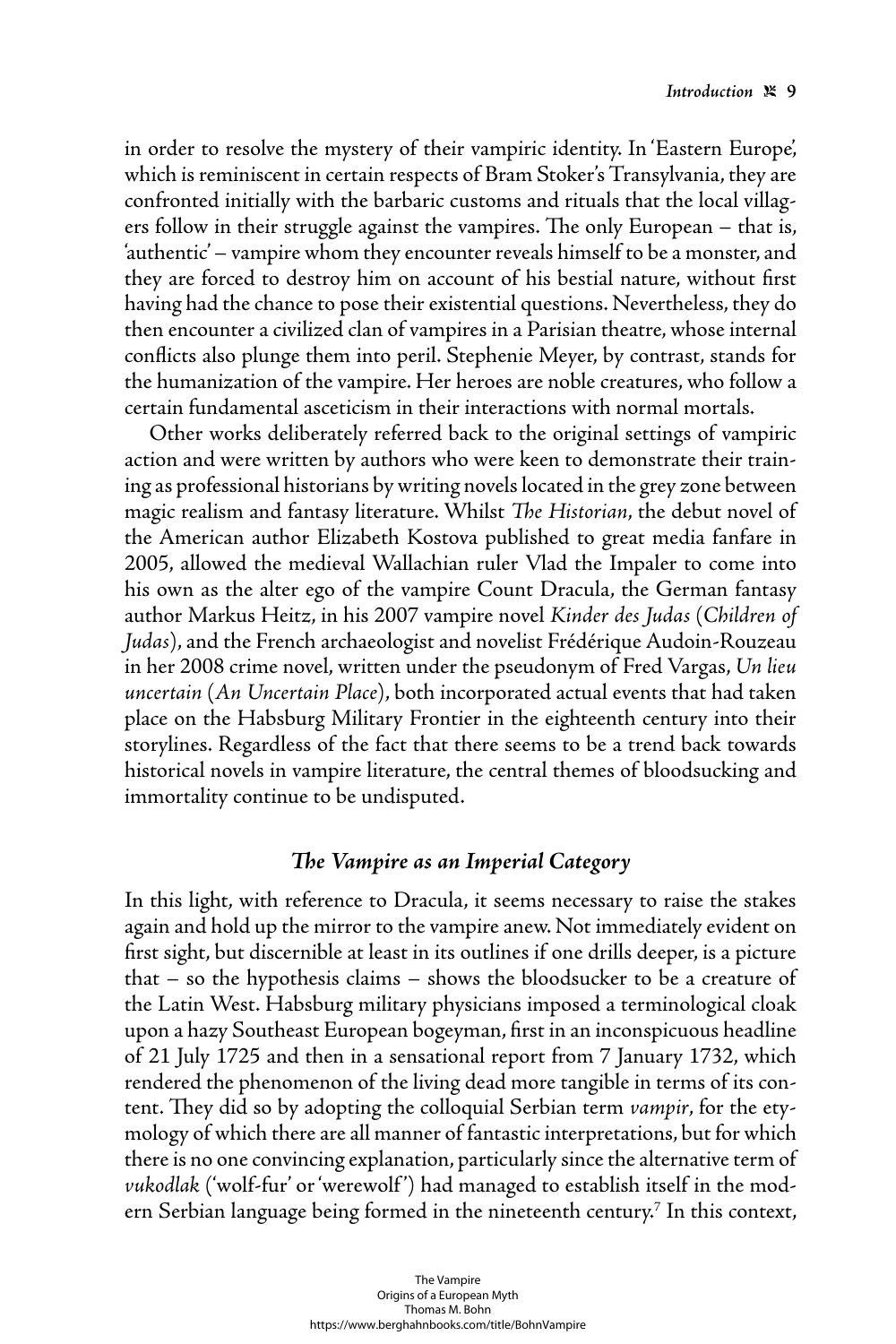it is remarkable that the Greek *vrykolakas*, who dominated the public discourse up to the end of the seventeenth century, gradually fell by the wayside. Álvaro García Marín therefore offered a convincing answer to the interesting question as to why the literary figure of Dracula should come from Transylvania rather than Greece. Whereas Western Philhellenists denied otherness and orientalism as not applicable to the cradle of Europe, national enlighteners acknowledged the dual identities of an ancient civilized and a modern backward Greece under the premise of self-colonization. The peoples of Southeastern Europe constituted 'haunted communities' in a twofold sense: on the one hand, emancipation from the Ottomans resulted in a process of Westernization, whilst, on the other hand, the educated public believed that the superstition of the common people found its archaic expression in the appearance of the vampire.8

The question of why and how the vampire should have enjoyed such a triumphal march' into the Western media is directly related to the question of why, and when, Eastern Europe came to be stylized as a 'Refuge of Superstition.<sup>9</sup> Therefore, we will now turn our attention to the emergence and development of a discourse that took place in the area of tension between Eastern European popular beliefs and Western European clichés.10 Here it becomes evident that vampirism is a phenomenon located in the border regions between the Latin West and the Byzantine-Orthodox world, an area that the Austrian literary and cultural scholar Clemens Ruthner rather appropriately designated as the 'European vampire belt' (see Map  $0.1$ ).<sup>11</sup>

In order to provide the reader with a degree of orientation through the dense thicket of terms, concepts and figures of thought, I will now offer two further guiding theses. These refer to the attempted rehabilitation of the scapegoats of East and Southeast European rural communities, and to the revitalization of a European mythology that, as a central subject, focused on no less a topic than the inexplicable fate of the dead.

The belief in 'living corpses' is a universal phenomenon. Fantasies about revenants who return to wreak havoc and carry out nefarious deeds following their death have been present in all ages and in all cultures. The tales told about them have a great deal in common, and only really seem to differ from each other in terms of certain nuances. Whilst the so-called *nachzehrer* of Central Europe attempts to entice its kinsfolk to follow them into the grave, the family of the Southeast European vampire are condemned to eternal damnation through the sucking out of their blood (see Map 0.2). In contrast to the nachzehrers, who were particularly present during times of plague and who have long since sunken into oblivion, the vampires can thank the Enlightenment for their continued popularity. They became stylized into the personification of a barbaric world, from which civilized Europe could distinguish and demarcate itself. The 'mental maps' of the eighteenth century, with their assessment of backwardness and progressiveness, witnessed a shift in focus from a North–South divide to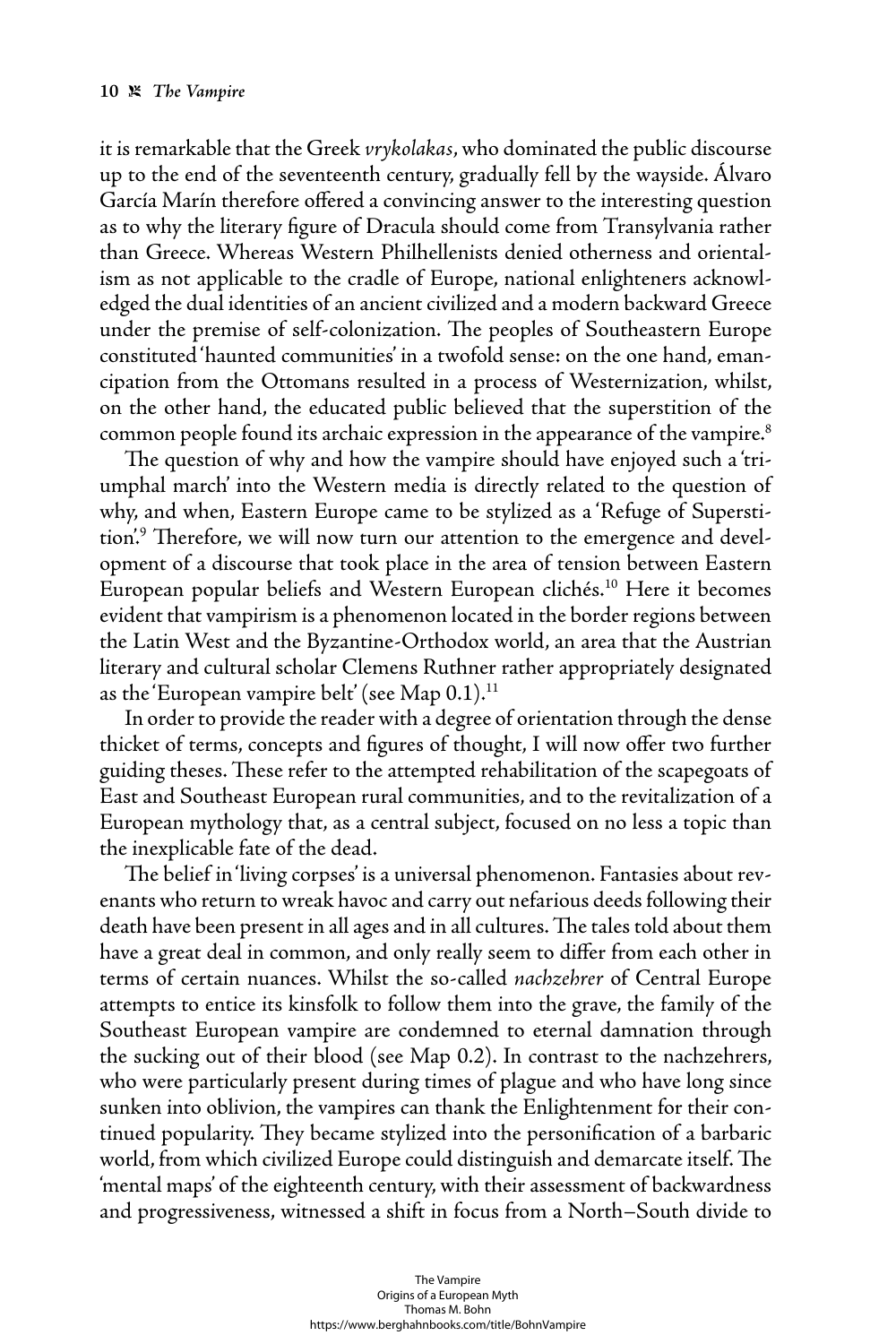an antagonism between East and West. In this way, the supposed homeland of the vampire shifted in the educated discourse from Serbia and Hungary, via Moravia and Silesia, to Poland and the Ukraine.

The term 'vampirism' is an imperial categorization. It is particularly applied to the border regions of the multinational empires that faced each other at the heart of Europe. The phenomena of incorruptible corpses and the epidemics of vampiric infections were considered dangerous by the centres of power, since they were accompanied by unrest among the subject population. Accordingly, strategies had to be developed for stabilization and the restoration of domestic peace. Whereas the containment of vampire cases in Southeastern Europe fell under the jurisdiction of the military administration, in East Central Europe it was the responsibility of the Church authorities. One aspect of the diachronic cultural transfer contributed to an intensification of the problem, as Gábor Klaniczay remarked: whereas the witch hunts of the sixteenth and seventeenth centuries gradually spread from the West of the continent to the East, it seemed that, by contrast, the posthumous impalement and burning of suspected vampires in the eighteenth and nineteenth centuries travelled from East to West.<sup>12</sup> From a colonial perspective, therefore, vampirism could be construed as the invasion of primitive forces and became connected with Slavophobe attitudes.

#### **Notes**

- 1. See Maria Todorova, *Imagining the Balkans*, updated edn (New York, 2009).
- 2. A.S. Pushkin, 'Pesni zapadnykh slavian', in *Sochineniia v trekh tomakch*, vol. I (Moscow, 1958), 371, fn 19.
- 3. See Vesna Goldsworthy, *Inventing Ruritania: The Imperialism of the Imagination* (New Haven, 1998), 83–84; Eleni Coundouriotis, 'Dracula and the Idea of Europe', *Connotations. A Journal of Critical Debate* 9(2) (1999/2000): 143–60; Jimmie E. Cain Jr., *Bram Stoker and Russophobia. Evidence of the British Fear of Russia in Dracula and the Lady of the Shroud* ( Jeff erson, NC, 2006); Matthew Gibson, *Dracula and the Eastern Question: British and French Vampire Narratives of the Nineteenth-Century Near East* (Basingstoke, 2006).
- 4. See Stephen D. Arata, 'The Occidental Tourist: Dracula and the Anxiety of Reverse Colonization', *Victorian Studies* 33 (1990): 627–34, reprinted in Glennis Byron (ed.), *Dracula: Bram Stoker* (New York, 1999), 119–44; William Hughes, 'A Singular Invasion: Revisiting the Postcoloniality of Bram Stoker's Dracula', in Andrew Smith and William Hughes (eds), *Empire and the Gothic. The Politics of Genre* (Basingstoke, 2003), 88–102.
- 5. See Emily Gerard, 'Transylvanian Superstitions', *The Nineteenth Century* 18(101) (1885), 130–50, at 142; Emily Gerard, *The Land beyond the Forest: Facts*, *Figures*, and *Fancies from Transylvania*, 2 vols (Edinburgh, 1888), vol. I, 310–24, at 319–20.
- 6. See Th omas M. Bohn, 'Der Dracula-Mythos. Osteuropäischer Volksglaube und westeuropäische Klischees', *Historische Anthropologie* 14 (2006): 390–409.